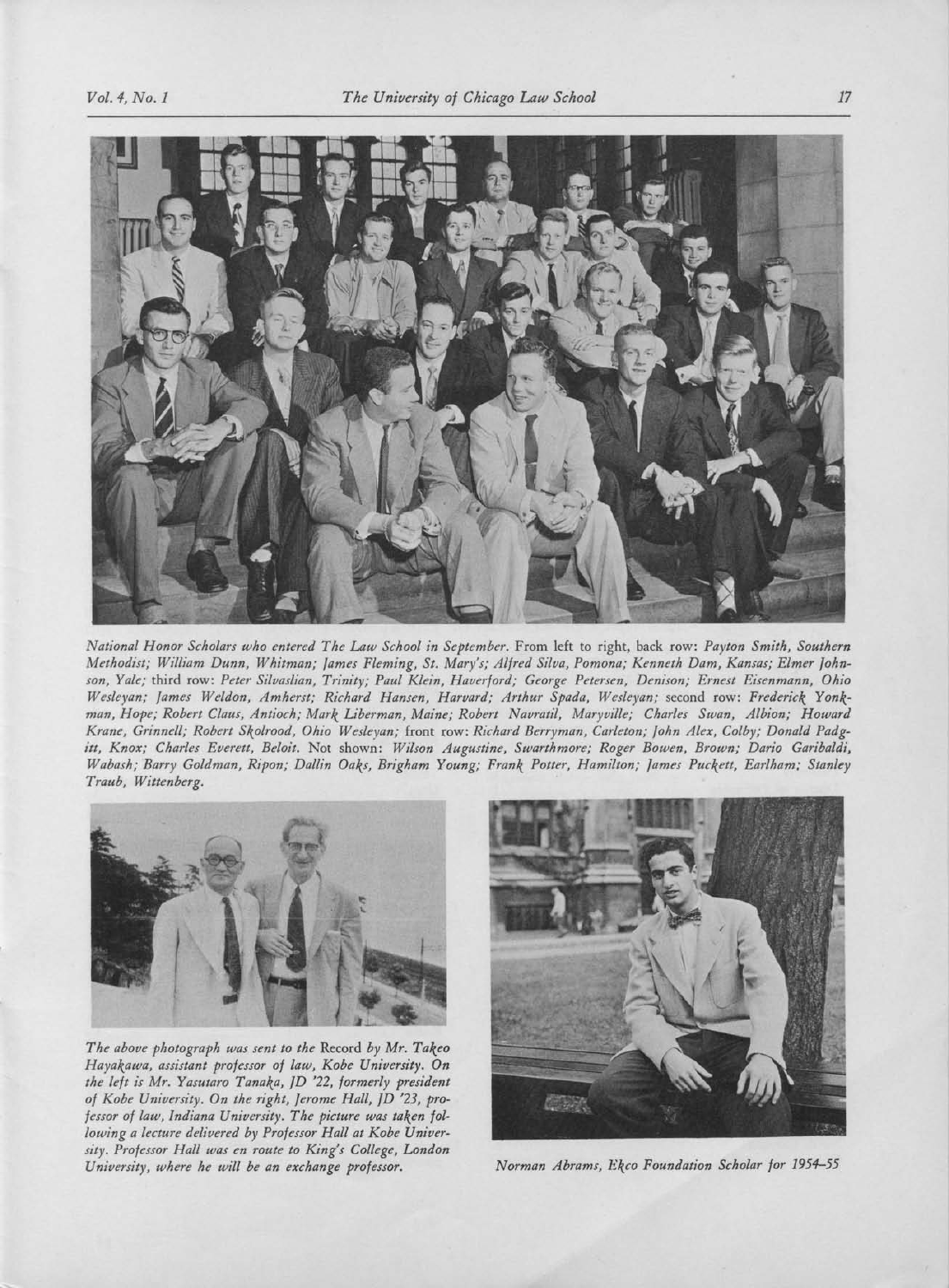

A session of the Committee on Admissions. Left to right: Professor Allison Dunham, Assistant Dean lames Ratcliffe, Dean of Students <sup>10</sup> Desha Lucas, Chairman.

## The Student Body, 1954

Because Law School applications have more than doubled during the last four years, the work of the Admissions Committee has increased greatly. All applications are passed on by the Committee, which considers various factors, including college grades and activities, scores on the Law School Aptitude Test, and recommendations.



Miss Miriam Chesslin, Mary Beecher Scholar for 1954-55

In many cases the Committee arranges <sup>a</sup> personal inter-VIew.

One hundred thirty-one students were admitted to the entering class for 1954-55. Thirty-nine states and eight territories and foreign countries are represented in the student body.

## RESIDENCE OF MEMBERS OF THE STUDENT BODY

| <b>United States:</b>                                                                                                                                                                                                                                                                           | No. of<br>Students |                                                               | No. of<br>Students |
|-------------------------------------------------------------------------------------------------------------------------------------------------------------------------------------------------------------------------------------------------------------------------------------------------|--------------------|---------------------------------------------------------------|--------------------|
| Alabama<br>The company's company's company's company's company's                                                                                                                                                                                                                                |                    |                                                               | 3                  |
| Arkansas<br>commentario composto por parte por por porto                                                                                                                                                                                                                                        |                    | Oregon                                                        | 3                  |
| California<br>Providence of the Users' single and to the the share and the                                                                                                                                                                                                                      |                    | Pennsylvania                                                  | 8                  |
| Colorado                                                                                                                                                                                                                                                                                        |                    | Rhode Island                                                  |                    |
| Connecticut<br>ins relevant process levels and explaint share and article and a                                                                                                                                                                                                                 |                    | Tennessee<br>a concern a construction of the state of the top |                    |
| Delaware<br>Contra e una alguna e eleva de alguna alguna e eleva e eleva e el                                                                                                                                                                                                                   |                    | Texas                                                         |                    |
| District of Columbia                                                                                                                                                                                                                                                                            |                    | Utah                                                          |                    |
| Florida<br><b>A 22 YO F REPORTED HER CAPTAIN CONTRACT OF A 24 YO F REPORT.</b>                                                                                                                                                                                                                  |                    | Vermont                                                       |                    |
| Idaho<br><u>Una provincia de la contra de la contra de la contra de la contra de la contra de la co</u>                                                                                                                                                                                         |                    | Virginia                                                      | 3                  |
| Illinois                                                                                                                                                                                                                                                                                        |                    |                                                               |                    |
|                                                                                                                                                                                                                                                                                                 | 86                 |                                                               |                    |
| Outside Chicago                                                                                                                                                                                                                                                                                 | 36                 | Wisconsin                                                     |                    |
| Indiana                                                                                                                                                                                                                                                                                         | 10                 |                                                               |                    |
| lowa                                                                                                                                                                                                                                                                                            | 3                  | Foreign countries and U.S. territories and possessions:       |                    |
| Kansas<br>i indian kanang tinggal sa manggal sa manggal sa karang sa manggal sa manggal sa manggal sa manggal sa manggal sa manggal sa manggal sa manggal sa manggal sa manggal sa manggal sa manggal sa manggal sa manggal sa manggal s                                                        | 4                  |                                                               |                    |
| Kentucky                                                                                                                                                                                                                                                                                        | 3                  |                                                               |                    |
| Maine<br>the substance of the contract process of a view and a second w                                                                                                                                                                                                                         | $\overline{2}$     | Greece                                                        |                    |
| Maryland                                                                                                                                                                                                                                                                                        | $\overline{2}$     | Hawaii                                                        |                    |
| Massachusetts                                                                                                                                                                                                                                                                                   | 4                  | Iraq                                                          |                    |
| Michigan<br>and the second and a second and a second and a second and a second                                                                                                                                                                                                                  | $\overline{7}$     | Italy                                                         |                    |
| Minnesota                                                                                                                                                                                                                                                                                       |                    | Korea                                                         |                    |
| Mississippi<br>$\label{eq:2.1} \begin{split} \mathcal{L}^{(1)}(t) & = \mathcal{L}^{(1)}(t) + \mathcal{L}^{(1)}(t) + \mathcal{L}^{(1)}(t) + \mathcal{L}^{(1)}(t) + \mathcal{L}^{(1)}(t) + \mathcal{L}^{(1)}(t) + \mathcal{L}^{(1)}(t) + \mathcal{L}^{(1)}(t) + \mathcal{L}^{(1)}(t) \end{split}$ |                    | Panama                                                        |                    |
| Missouri                                                                                                                                                                                                                                                                                        |                    | a para a mata a sua a sua mateixen e a sua a a mateixen e e   |                    |
| Nebraska                                                                                                                                                                                                                                                                                        |                    |                                                               |                    |
| New Hampshire                                                                                                                                                                                                                                                                                   |                    |                                                               | 278                |
|                                                                                                                                                                                                                                                                                                 | 11                 | Number of states represented (including the                   |                    |
| New York<br>versions and a concern and concernation                                                                                                                                                                                                                                             | 26                 | District of Columbia)                                         | 39                 |
| North Carolina                                                                                                                                                                                                                                                                                  |                    | Foreign countries and U.S. territories and                    |                    |
| Ohio<br>production of the second service and the second service of the service of the service of the service of the service of the service of the service of the service of the service of the service of the service of the service o                                                          | 7                  | possessions represented                                       | 8                  |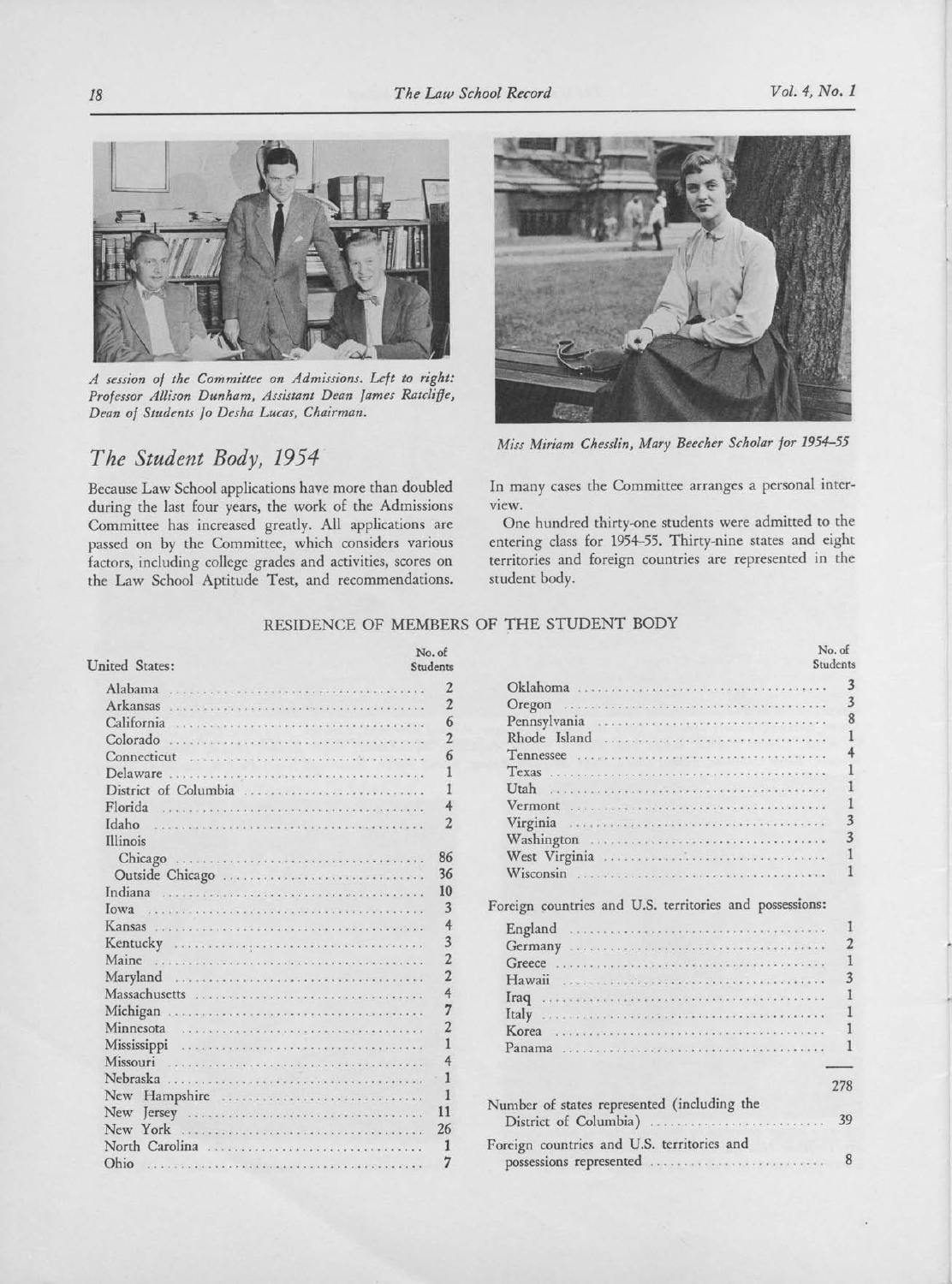## COLLEGES AND UNIVERSITIES REPRESENTED IN THE STUDENT BODY

Albion College Allegheny College Amherst College Antioch College Baghdad Law School University of Basel Beloit University Boston University Bowman Gray School of Medicine Brandeis University Brigham Young University Brockport State Teachers College Brown University Bryn Mawr College University of California University of California at Los Angeles Carleton College University of Chicago Colby College Colgate University Columbia University University of Connecticut Corte D'Appello of Perugia (Italy) Dartmouth College Denison University De Paul University DePauw University Drake University Earlham College Escuela Libre de Derecho (Panama) Fordham University George Peabody Teachers College Georgetown University Goethe University University of Greece Grinnell College Hamilton College Harvard University Haverford College University of Hawaii Heidelberg University Hobart College Hofstra College Hope College College of Idaho University of Illinois Illinois Institute of Technology University of Indiana Indiana State Teachers College Iowa State University James Millikan University University of Jerusalem John Marshall Law School Joliet Junior College Kalamazoo College University of Kansas Kenyon College Knox College Lake Forest College

Law Society's School of Law Lewis and Clark College Liceo Don Bosco (Italy) London School of Economics Loyola University University of Maine Marquette University Marshall College Maryville College Massachusetts Institute of Technology Mexico City College University of Michigan Michigan State College Mid-Pacific Institute (Hawaii) University of Minnesota University of Missouri Morgan Park Junior College University of Munich Murray State College University of New Mexico New York State Maritime College New York University Northwestern University Notre Dame University Oberlin College Ohio Wesleyan University University of Oklahoma Oxford University Pomona College University of Panama University of Paris University of Pennsylvania Pennsylvania State University Princeton University Purdue University Reed College Rensselaer Polytechnic Institute Rice Institute Ripon College Roosevelt University Rutgers University St. John's College St. Joseph College St. Lawrence University St. Mary's College University of San Francisco Seoul Imperial University Shimer College Smith College Southeastern State College of Oklahoma University of Southern California Southern Methodist University Stanford University Swarthmore College Syracuse University Talladega College College of Texas University of Trieste Trinity College